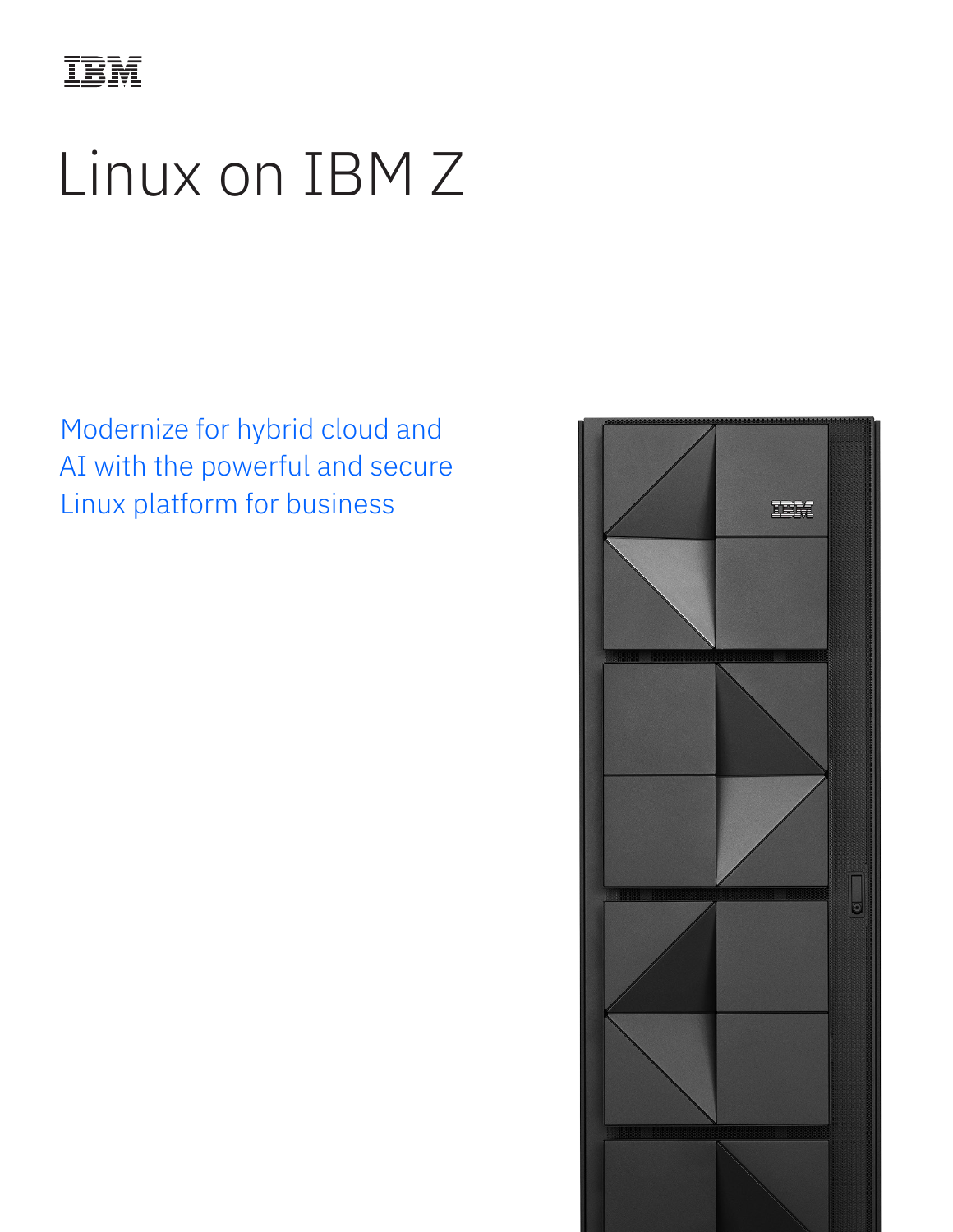# **Linux at its best**

Using open-source Linux<sup>®</sup> solutions is a smart way to run your IT and cloud services—it's a fact.

Hybrid IT is real, look no further for solutions that leverage your investments and the strengths of your existing IT and cloud services in a seamless way.

Linux on IBM Z<sup>®</sup> provides you an impressive Linux and private cloud environment, especially for workloads that require high levels of resilience, flexibility, and security.

Co-locating workloads on IBM Z—meaning Linux workloads run sideby-side with IBM z/OS®, IBM z/VSE®, IBM z/TPF, or Red Hat® OpenShift® Container Platform—can not only benefit from great performance and operational efficiency, but also leverages your investments in existing assets, and opens the doors to tap into a vast open source ecosystem to enrich existing IT solution architectures with.

Linux on IBM Z benefits from the strengths and capabilities of outstanding IBM Z technology, such as unparalleled resiliency, encryption everywhere, high utilization and extreme scalability.

Linux on IBM Z provides you the Linux and cloud environment needed to modernize for hybrid cloud.

### **Linux on IBM z16™**

IBM z16 is built for hybrid cloud and can help expedite your transformation with new on-chip AI acceleration, provided by IBM's Telum™ processor, to enable decision velocity, quantum-safe technologies to designed to help protect your business now and into the future, a flexible infrastructure to meet the resiliency and compliance demands, and with capabilities to accelerate modernization and delivery of new services.

# **Highlights**

- Secure and open
- Scalable and flexible
- Resilient and trustworthy
- Efficient co-location
- Sustainable
- Economical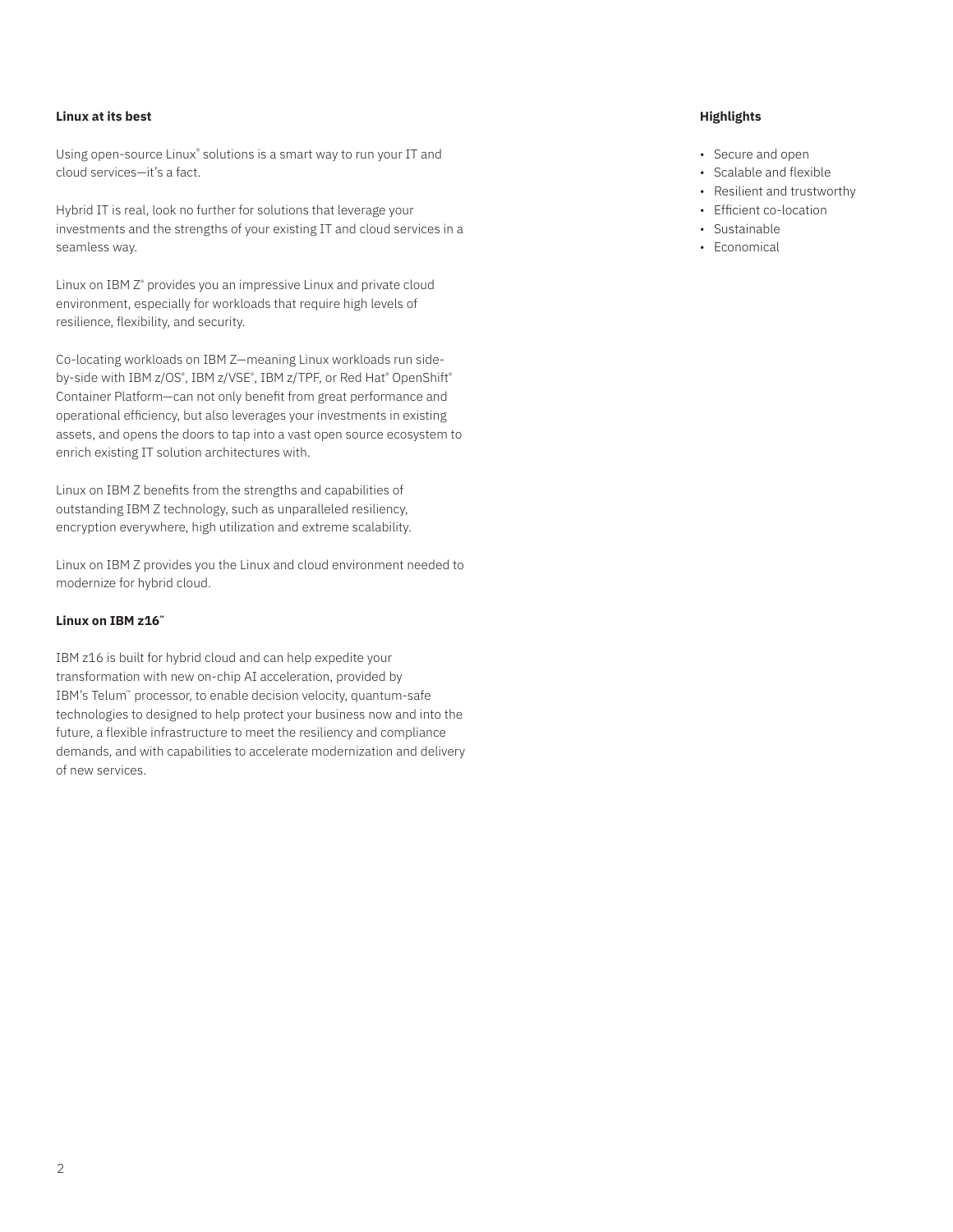"Running applications on z/OS side-byside with Linux has given us the operational flexibility on IBM Z to gradually modernize our clients' applications, while still leveraging our extensive experience with the trusted and highly reliable IBM platform."

A key design point for all IBM Z servers is to provide a strong Linux and cloud platform, and this is continued with these IBM z16 capabilities:

- IBM z16's new Telum processor provides an Integrated Accelerator for AI is designed for high-speed, realtime inferencing at scale.
- IBM z16 quantum-safe technology is designed to enable you to act now to help future proof your business.
- New Crypto Express8S is designed to meet the FIPS 140-3 at Level 4 for cryptographic modules.
- IBM z16 has a maximum of 200 client-configurable cores.
- Single processor capacity of IBM z16 for equal n-way at common client configurations is approximately 11% greater than on IBM z15™ with some variation based on workload and configuration.<sup>1</sup>
- The IFL processors on the IBM z16 also provide an optional IBM z16 multithreading technology capability; with the multithreading function enabled,

the performance capacity of an IFL is expected to typically be up to 25% higher than without the multi-threading function enabled.<sup>1</sup>

- IBM z16, with its industry first integrated on chip AI accelerator, delivers latencyoptimized inferencing designed to enable customers to analyze real-time transactions, at scale.<sup>2</sup>
- RoCE Express3 10 GbE and 25 GbE LR and SR provide low latency TCP/IP networking connectivity, and support SMC-R and SMC-Rv2 protocols.
- With IBM z16 Dynamic Partition Manager is designed to enable system administrators and system programmers to accomplish time-consuming and potentially error-prone operations with an intuitive and guided user experience.
- The new IBM Z Security and Compliance Center is designed to help simplify and streamline compliance tasks, providing a centralized, interactive dashboard for a consolidated view of compliance posture and system-generated evidence in near real time.

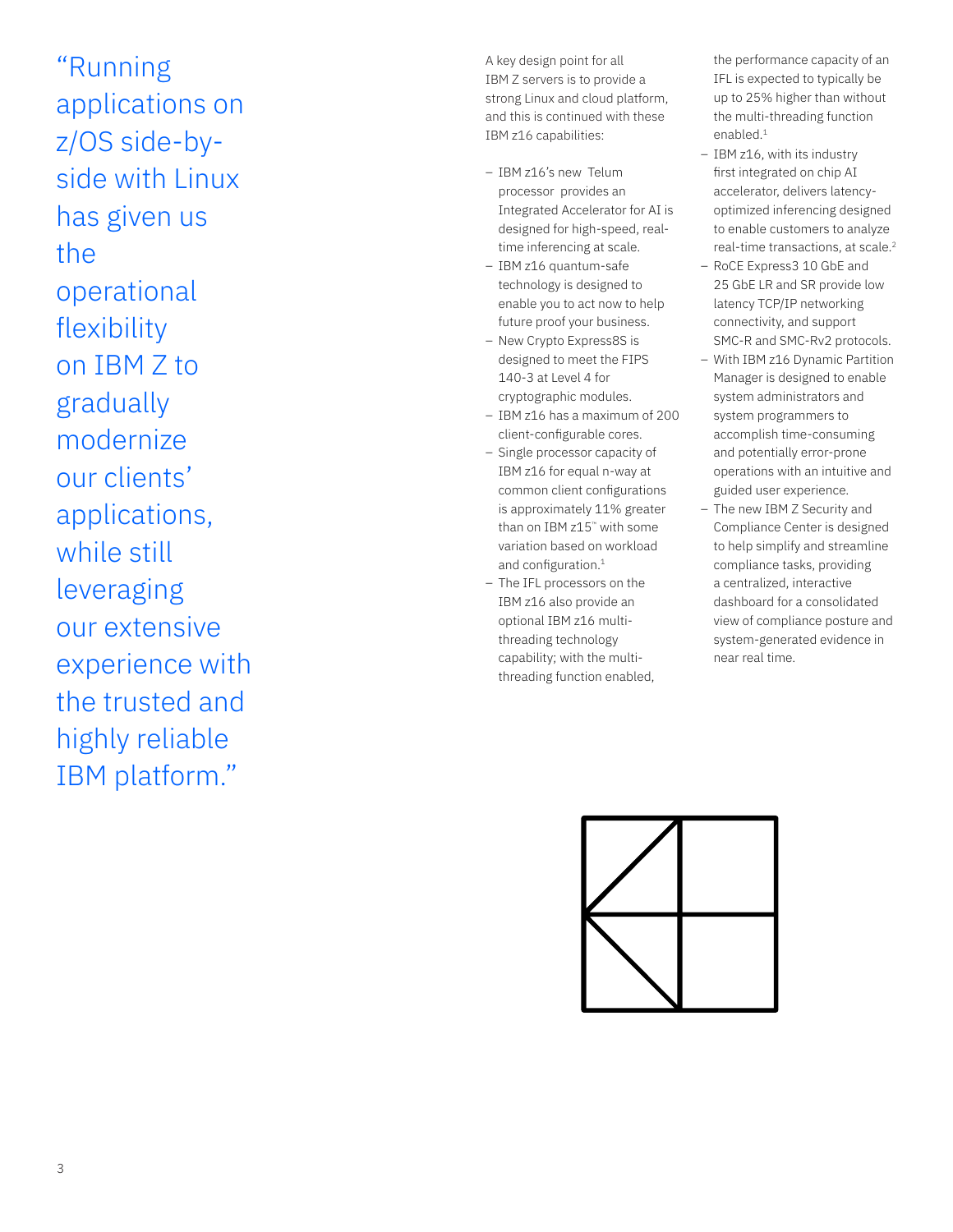### **Open as-a-service and cloud environment**

IBM z16 provides the foundation for application modernization and hybrid cloud velocity by delivering leading hybrid cloud infrastructure to support the optimization of existing mission-critical applications and data.

IBM z16 and the accompanying IBM Z and cloud software, which is developed to support a cloud-native experience, delivers a broad set of open and industry-standard tools, including container and Kubernetes technologies, and an agile DevOps methodology to accelerate modernization.

These capabilities deliver speed to market and agility for both development and operational teams as IBM z16 integrates as a critical component of hybrid cloud.

#### **Securing the enterprise**

On IBM z16 with the Integrated Accelerator for AI, run OLTP transactions with intransactional fraud detection with up to 2x more throughput per drawer versus on IBM z15 T01.<sup>3</sup>

Pervasive encryption is enabled with Linux on IBM Z. It is transparent to existing applications and designed to improve the usability and performance of encrypting/decrypting, leveraging the continuously improved on-processor cryptography

IBM z16 hardware accelerated encryption with Central Processor Assist for Cryptographic Functions (CPACF) and the Crypto Express accelerators.

With IBM z16, scale up your I/O intensive Linux applications and protect your data at rest with up to 12 million read-only I/O operations per second and 10 million R/W operations per second to an encrypted filesystem with FCP attached storage.<sup>4</sup>

To meet regulatory and auditing needs, the IBM RACF® Security Server for IBM z/VM<sup>®</sup> provides a security system that includes access control and auditing functionality, handles resource authorization, privileged command access, and logon controls.

Secure Execution for Linux is a Trusted Execution Environment (TEE) on IBM Z designed to deliver better security at greater scale than alternative offerings. It enables workloads to run in full isolation with protection from both internal and external threats across a hybrid cloud, ensuring the integrity of each application and its data. It is supported for KVM based virtual machines, hosting a supported Linux distribution.

It is important to mention that IBM Z is the world's only server with the high level EAL5+ hardware security certification. It guarantees that the IBM Z principal security features are reliably applied, allowing for isolation and protection of the deployed workloads, while the isolation capability inside the server offers significant operational simplicity.

#### **Scalable and flexible**

The high workload density, with up to thousands of virtual Linux servers on an IBM z16, usually means fewer components, lower management effort, and fewer software licenses compared to competitive platforms. As well, IBM Z servers provide the ability to grow inside an existing server, simply by adding system resources. Hence, Linux on IBM Z can grow 'on-demand' along with your business.

Impressive scalability—horizontal and vertical—is provided with the IBM Z capabilities in combination with virtualization technologies. Resources can be prioritized dynamically and efficiently between workloads, delivering them whenever and wherever they are needed.

z/VM virtualization technologies offers deep integration with IBM Z, allowing for high levels of resource sharing, data-in-memory techniques, outstanding I/O bandwidth, availability, and security.

KVM virtualization allows to make use of Linux administration skills on IBM Z. KVM is delivered with the Linux distributions for IBM Z, enables the open virtualization ecosystem and is optimized to benefit from the IBM Z capabilities, like Secure Execution.

Simplified infrastructure management is provided with IBM Cloud Infrastructure Center for compute, network, and storage resources for Linux virtual machines based on z/VM and Red Hat KVM.

IBM Dynamic Partition Manager provides a simplified configuration for Linux servers, allowing for a quick and easy adoption of Linux on IBM Z, z/VM, and KVM.

IBM Z technologies are designed to support high efficiency. One example, the compression acceleration on the processor chip (Integrated Accelerator for zEnterprise Data Compression), can reduce the size of data to save storage space and also increase data transfer rates.

IBM HiperSockets™ allow for fast internal communication with colocated workloads using virtual communication facilities, eliminating the need for physical cabling. And with SMC-Dv2 (Shared Memory Communications), you can get even faster performance and lower latency, while saving compute resources.

Using the FCP protocol, a single IBM z16 FICON Express32S port delivers up to 6,400 MB/s for a mix of large data block (64KB) read/write operations; 2x the throughput of an IBM z15 FICON Express16SA port.5

## **Highly resilient and trustworthy**

The IBM Z enterprise platform is designed for resiliency, meaning the ability to adapt to planned or unplanned events while keeping services and operations running. IBM Z servers help to avoid or recover from failures to minimize business disruptions, realized through component reliability, redundancy, and features that assist in providing fault avoidance and tolerance, as well as permitting concurrent maintenance and repair.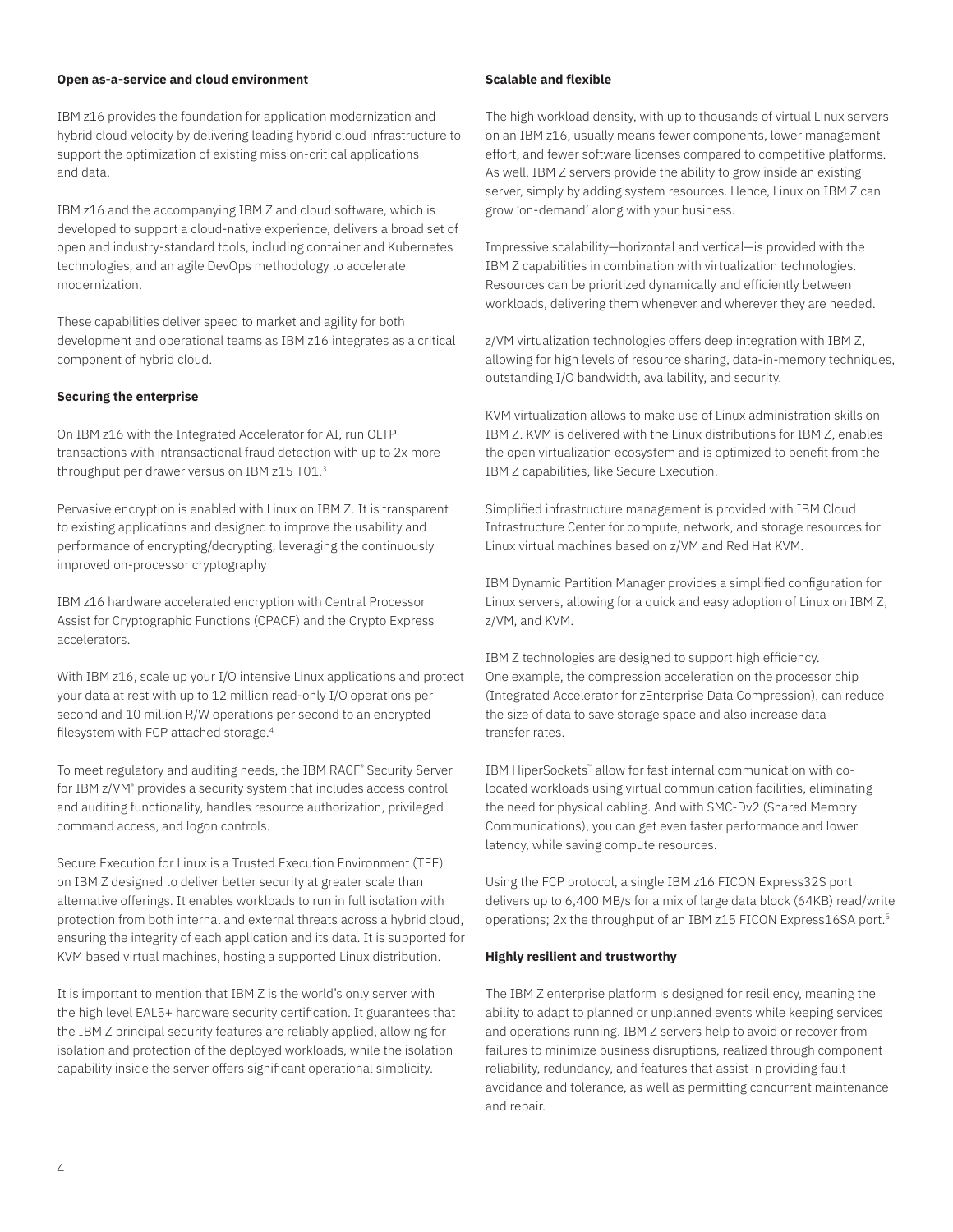Further strengthening resilience of the Linux and cloud workloads, are solutions such as:

- Live Guest Relocation, enabled with the z/VM SSI<sup>6</sup> feature and KVM, allowing for the non-disruptive move of running virtual Linux servers from one member of a cluster to another.
- IBM GDPS® can provide multi-platform resiliency for Linux servers. It allows for disaster and failure recovery and ensures data consistency across multiple sites. When running GDPS with z/OS, you can benefit from a single point of control for the z/OS and Linux environments.
- The IBM Spectrum® Scale storage software family is designed to provide high availability through advanced clustering technologies, dynamic file system management and data replication.

Unlike with distributed systems or public clouds—resilience, availability, and failover capabilities can be expected for Linux on IBM Z.

# **Efficient co-location**

Co-location can make a big difference. Businesses and IT organizations must provide fast access to data, and since most enterprise workloads are multi-tiered workloads, running across web, application, and database tiers, it is not easy to achieve.

When these multi-tiered workloads have communication patterns that are network intensive, meaning they either frequently communicate or exchange many messages in order to complete a single transaction, or they exchange large amounts of data, then the physical location and proximity of the tiers can make a huge difference.

Based on that, co-location of data and applications helps on efficiency, provides data serving with low latency, eliminates network handling, and helps on centralizing system administration.

#### **Sustainable**

IBM Z servers are designed to make a powerful improvement in sustainability by design.

IBM Z servers align with best practices for reducing electricity consumption, including that they require a small number of physical systems, that they are high energy-efficiency systems, and that they enable high compute and resource utilization.

Running workloads on a centralized infrastructure such as IBM Z can contribute to a more environmentally sustainable IT environment.

Workloads on IFLs on IBM Z can consume less energy compared to distributed server environments<sup>7</sup>, contributing to fewer greenhouse gas emissions.

IBM Z integration capabilities are designed to provide extremely high speed and security-rich connections between applications and data inside and across servers. Technologies such as HiperSockets and Shared Memory Communication further improve latency and throughput.

Using the Linux on IBM Z can help you expand the capabilities and attractiveness of your services. In a hybrid cloud, you can also combine your on-premises workloads with the advantages of IBM Z's security services in the IBM Cloud® as well.

# **Economical**

Operational efficiency is supported by running up to thousands of virtual Linux servers on one IBM Z server, with outstanding scalability, horizontal and vertical, based on the immense total IBM Z capacity. Usually this results in less effort for maintenance and administration compared to other platforms and provides potential cost reduction in several areas.

The ability to add resources to an existing server on the fly, to share and reconfigure resources dynamically, and to run Linux side-by-side with other operating systems—benefiting thereby from unique arrangements for the system—also support operational efficiency.

With the DevOps software portfolio developers and administrators can deliver automation to develop, deploy, and manage cloud-native applications while utilizing the portability and agility through tight integration with tools and runtimes. In one IBM Z system, existing backoffice data and applications are co-located to take advantage of close proximity, and integrate with cloud native.

Taking these different aspects of running Linux on IBM Z into consideration, it seems obvious that they can also provide an economic advantage compared to other platforms. The potential cost advantages are based on the high capacity of IBM Z servers that provides low cost per workload, the integrated IBM Z system design providing high performance and throughput per core, on-chip acceleration for AI, encryption, and data compression, centralized operation that enables less management and administration effort, and the proven security and continuity capabilities available with built-in features and proven high availability and disaster recovery solutions.